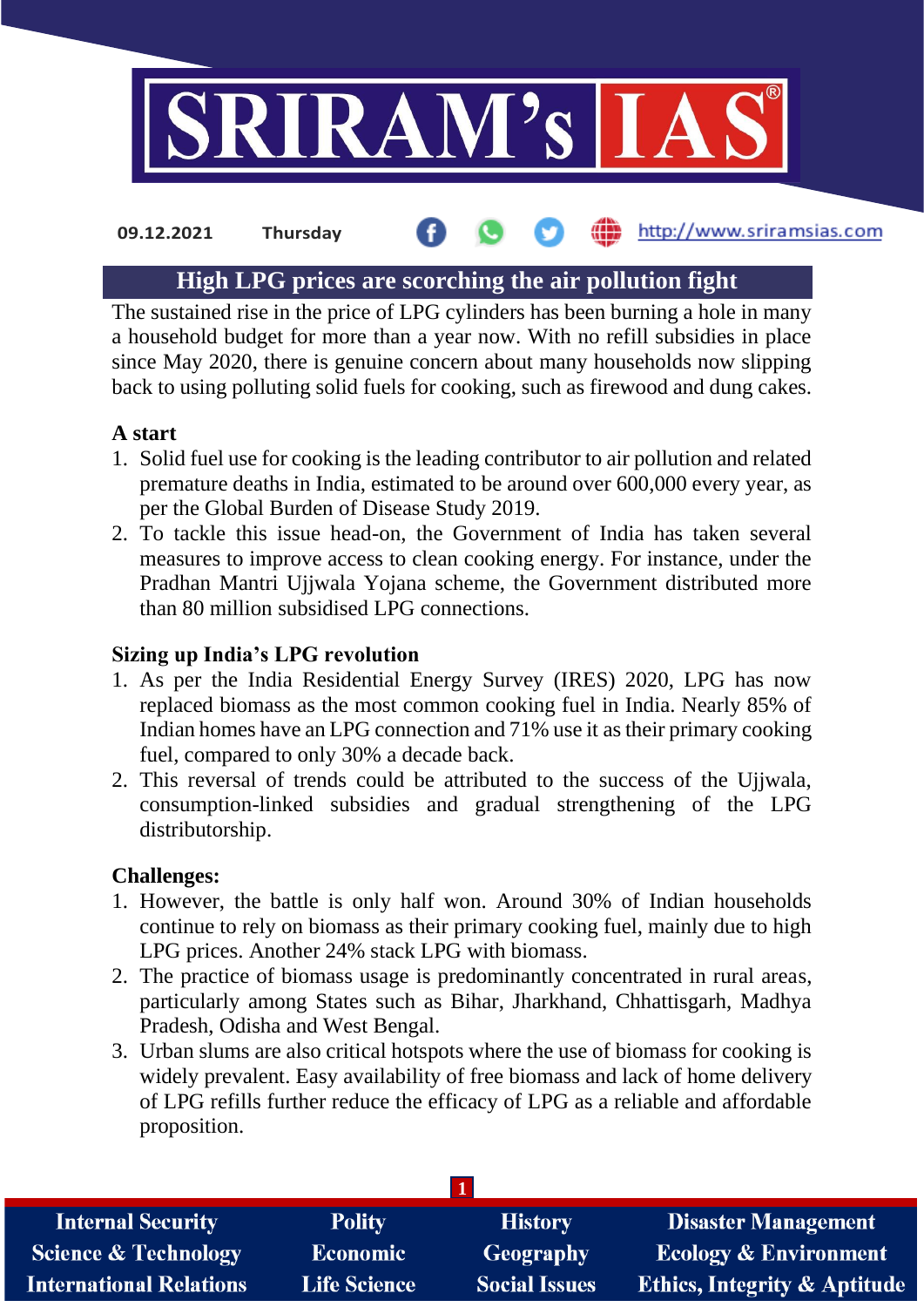

http://www.sriramsias.com **09.12.2021 Thursday**

#### **Way Forward:**

To sustain the country's momentum on clean cooking energy access and thereby, cleaner air for all, we propose three key steps.

- 1. First, reinstate the subsidies on LPG refill for low-income households. At the current refill prices, an average Indian household would have to spend around 10% of its monthly expense on LPG to meet all its cooking energy needs.
- 2. Second, boost the timely availability of LPG and doorstep delivery for all consumers.
- 3. Third, create a new market for locally available biomass. The Government needs to pilot initiatives focused on promoting the use of locally available biomass in decentralised processing units that manufacture briquettes and pellets for industrial and commercial establishments.
- 4. For instance, the National Thermal Power Corporation recently invited applications to supply biomass pellets to fire their power stations. The Government can incentivise entrepreneurs to participate in such activities.
- 5. Similarly, households can be incentivised to supply locally available biomass (including crop stubble or dung cakes) to Compressed Bio-Gas (CBG) production plants being set up under the Sustainable Alternative Towards Affordable Transportation (SATAT) scheme.
- 6. Such measures would help enhance local income and livelihood opportunities, in turn encouraging rural families to use LPG on a regular basis.

| <b>Internal Security</b>        | <b>Polity</b>       | <b>History</b>       | <b>Disaster Management</b>              |
|---------------------------------|---------------------|----------------------|-----------------------------------------|
| <b>Science &amp; Technology</b> | <b>Economic</b>     | <b>Geography</b>     | <b>Ecology &amp; Environment</b>        |
| International Relations         | <b>Life Science</b> | <b>Social Issues</b> | <b>Ethics, Integrity &amp; Aptitude</b> |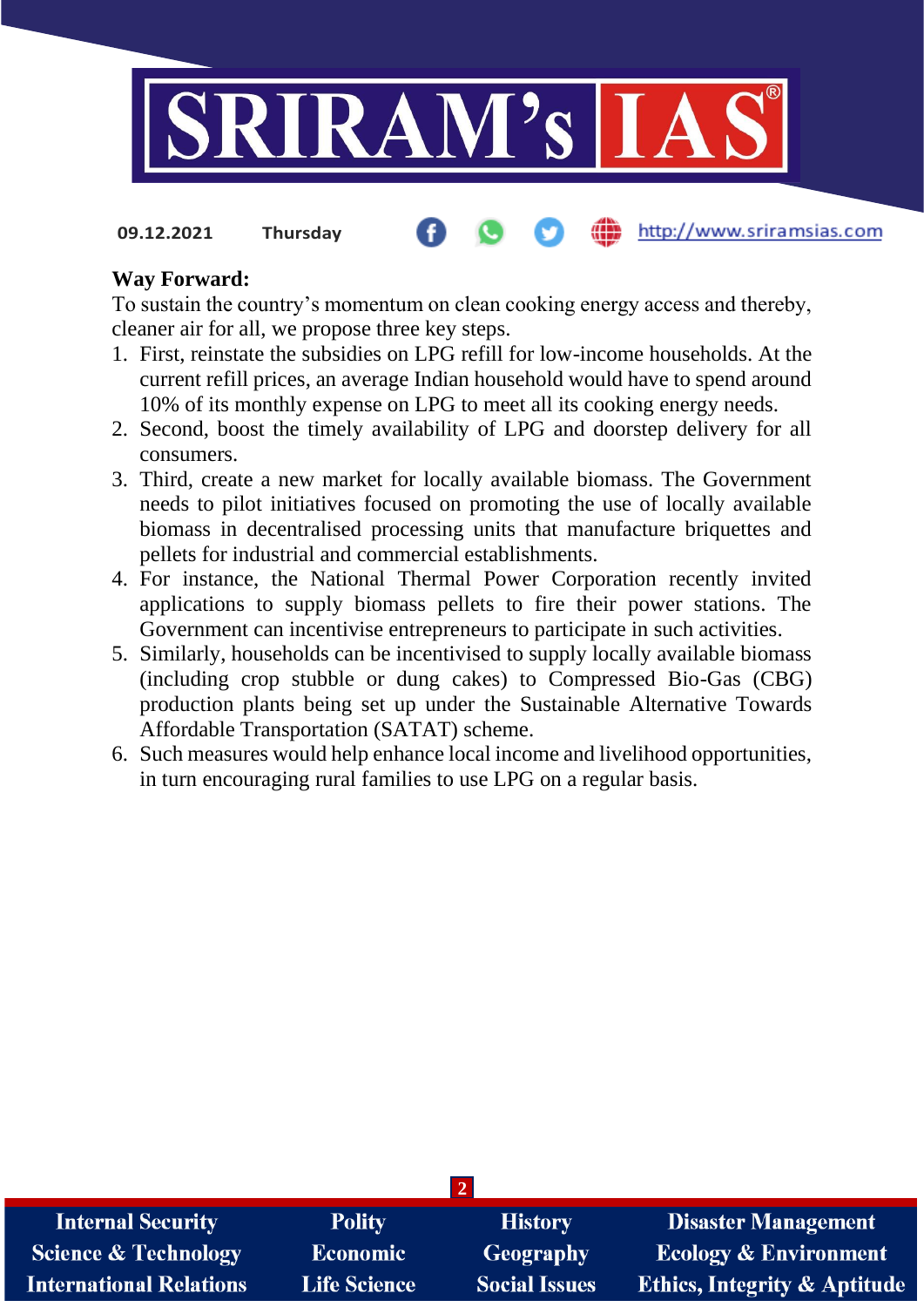

æ http://www.sriramsias.com **09.12.2021 Thursday**

**CASE STUDY: Biomass to Energy**



| <b>Internal Security</b>        | <b>Polity</b>       | <b>History</b>       | <b>Disaster Management</b>              |  |  |  |
|---------------------------------|---------------------|----------------------|-----------------------------------------|--|--|--|
| <b>Science &amp; Technology</b> | <b>Economic</b>     | <b>Geography</b>     | <b>Ecology &amp; Environment</b>        |  |  |  |
| <b>International Relations</b>  | <b>Life Science</b> | <b>Social Issues</b> | <b>Ethics, Integrity &amp; Aptitude</b> |  |  |  |